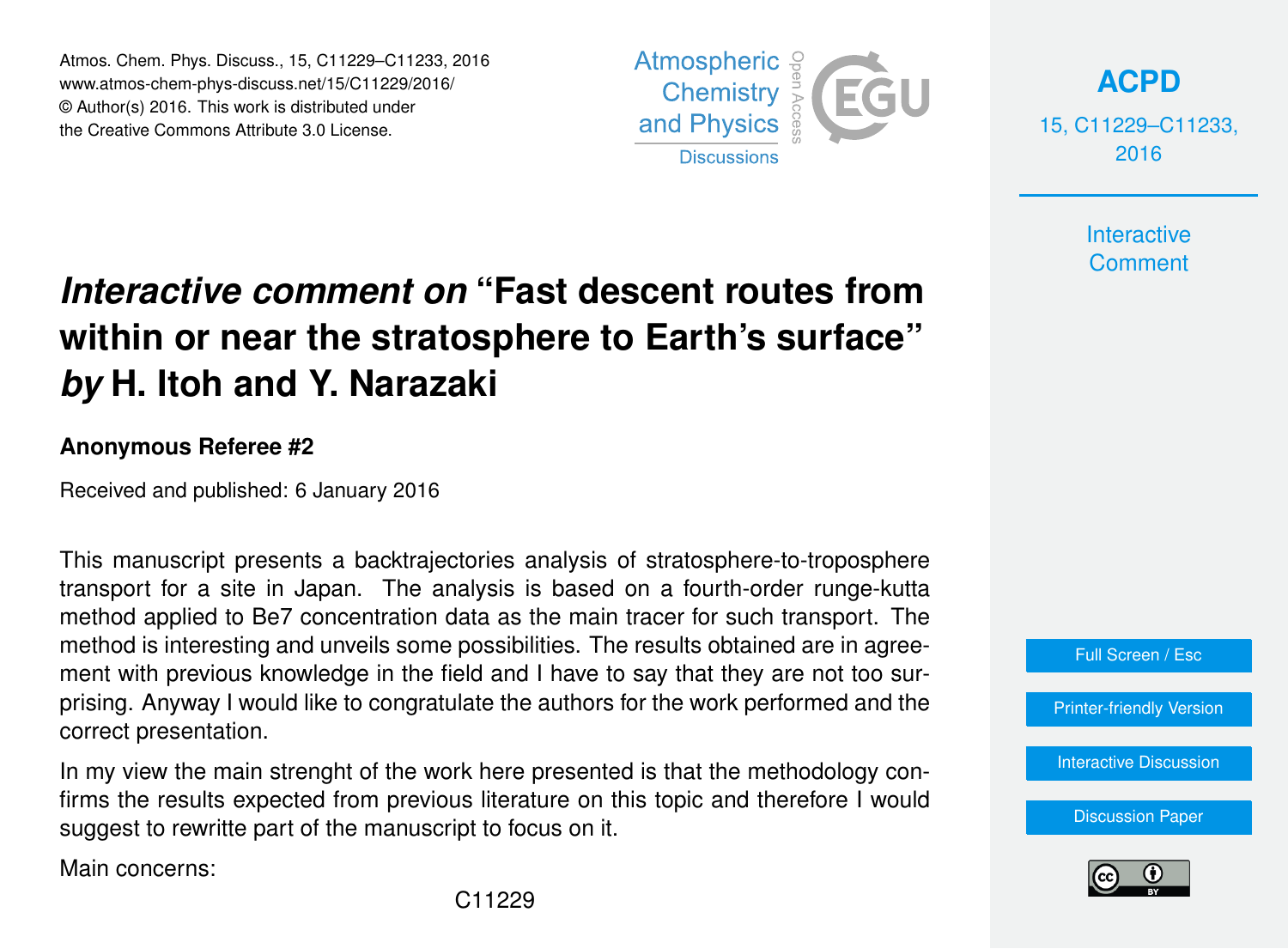1/ along the manuscript you show how the hihg-latitude path is the predominant route. This is not surprising. You clearly state that tropopause folding is one of the main mechanisms for the STT using this route. A clear fingerprint of tropopause folding is the simple calculation of multiple tropopauses (MTs). You plot the frequency of foldings in a figure for each season, but this one is unnecessary. Take for example Añel et al. (2008). You can see clearly how the region considered has a clear maximum of MTs (and therefore probably foldings) for the seasons with your cases for high-latitude transport. Also you show how some of these high-latitude routes have a huge latitudinal transport maintaining a high altitude and then descent to levels closer to the surface. If you consider the structure of the folding this is again not too surprising. If you check the theoretical study of Wang and Polvani (2011) and the empirical demonstration fo a case study by Añel et al. (2012), hihg-latitude transport of stratospheric air to the levels between MTs is proved to be the prefered mechanism. That is, maybe to the tongue of the fold. Therefore you should discuss your results having into account this previous research results. Maybe it would be a good idea to have some information in the text (maybe a table) about the different trajectories and the existing tropopause structure for the studied days. Then your statement at page 34461 about the relationship between the low frequencies and the low number of high-concentration days seems to be according with what could be expected a priori and therefore not too surprising.

2/ When you discuss the STT exchange you make specific mention to the exchange over the Tibetan Plateau. In fact you mention in the conclusions the possibility of stratospheric air reaching the surface. The connection between STT and stratospheric air reaching surface levels has been very studied in the last years. Specifically for the Tibet it has been proved by Chen et al. (2013). You should check it and include it in the discussion of the results, as it can help to support your discussion.

3/ I am concerned in some way about the lack of a clear protocol for Be7 measurements. I do not doubt about the representativity of the measurments for the purpose of your research, but you should clearly state the measurement protocol and why it can be 15, C11229–C11233, 2016

> Interactive **Comment**

Full Screen / Esc

[Printer-friendly Version](http://www.atmos-chem-phys-discuss.net/15/C11229/2016/acpd-15-C11229-2016-print.pdf)

[Interactive Discussion](http://www.atmos-chem-phys-discuss.net/15/34439/2015/acpd-15-34439-2015-discussion.html)

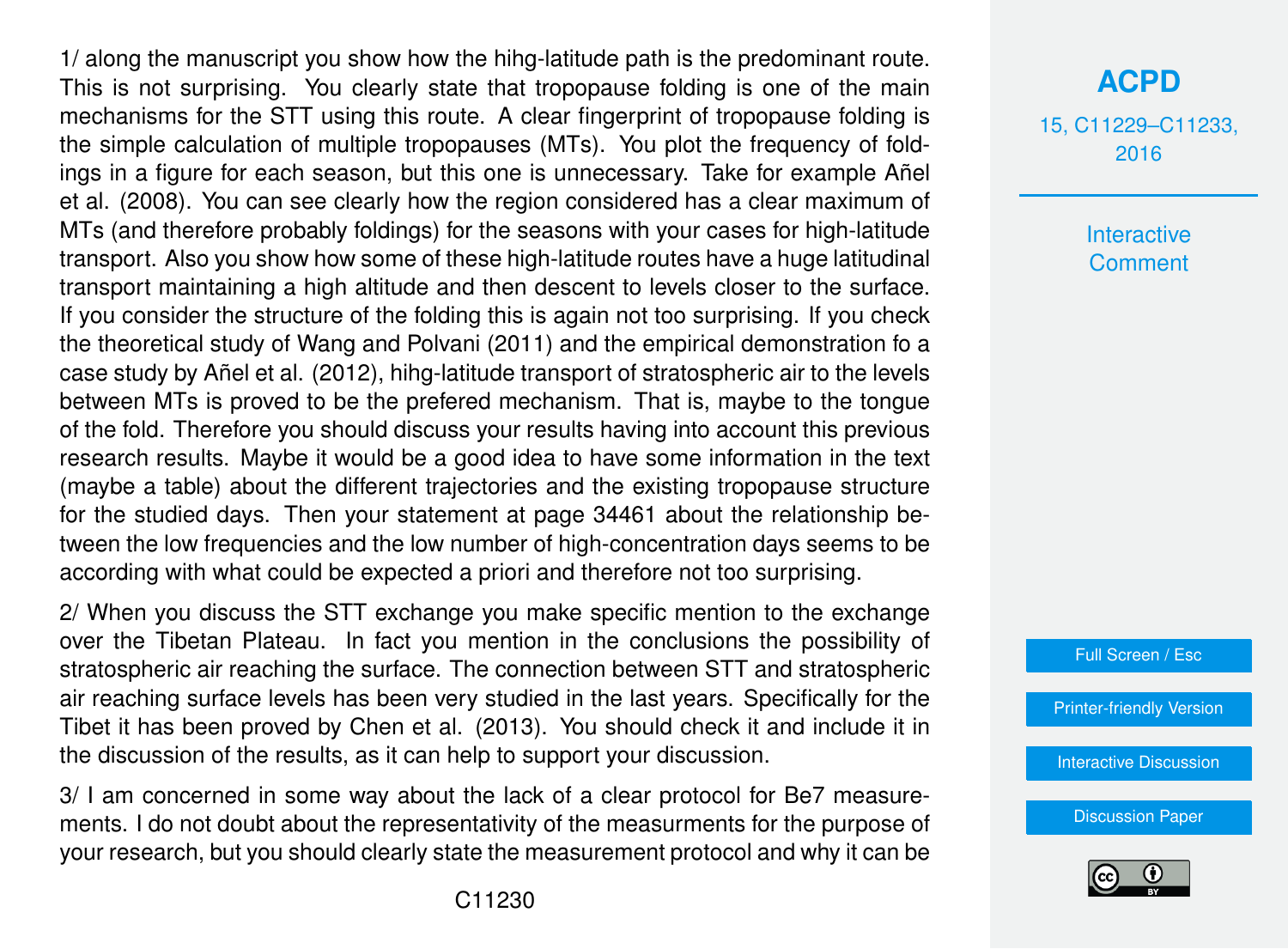considered enough for the research here described. Also, for scientific reproducibility, where can we obtain the data?. This is really important (Section 2).

4/ You consider 9000-10000 m to be stratosphere. Later you extend your reasoning to the PV values as a marker of the stratospheric origin of air masses. It is interesting that with a top of 270 K and 10 hPa all the trajectories begin at so low altitudes. Have you considered computing the tropopause for each case to be sure about the origin of the air masses?. My point is that in some cases you show values below 2.5 PVU and this could not be representative of stratospheric air. I recognize that 2 PVU is broadly used to make differences between the troposphere and the stratosphere, but the origin of this was document by the WMO where it was reported the use of this value during a measurement campaign. That is, it is something used but not 'official'. As Hoinka (1998) points out, values below 3.5 PVU could not be a good idea. At least I would like to see an statement about potential impacts of changing this values on the results.

The authors have put a lot of effort on showing results for each case, but then the manuscript contains 23 figures and this makes it hard to follow sometimes (almost boring). Some suggestions: would it be possible to produce figures that contain all the plots for each case study instead of three different figures for each one?. Then it would be easier to see the full picture of the situation. Could you slightly reduce the lenght of the section 4 and subsections?.

Moreover I suggest changing the title, it is too generic. Focus on the use of Be7 and the region of study.

References: Hoinka, 1998: Statistics of the Global Tropopause Pressure. Mon. Wea. Rev., 126, 3303–3325. Añel et al. (2008) http://onlinelibrary.wiley.com/doi/10.1029/2007JD009697/abstract Wang and Polvani (2011) http://onlinelibrary.wiley.com/doi/10.1029/2010JD015118/abstract Añel et al. (2012) http://dx.doi.org/10.1100/2012/191028 Chen et al. (2013) http://journals.plos.org/plosone/article?id=10.1371/journal.pone.0056909

15, C11229–C11233, 2016

> **Interactive Comment**

Full Screen / Esc

[Printer-friendly Version](http://www.atmos-chem-phys-discuss.net/15/C11229/2016/acpd-15-C11229-2016-print.pdf)

[Interactive Discussion](http://www.atmos-chem-phys-discuss.net/15/34439/2015/acpd-15-34439-2015-discussion.html)

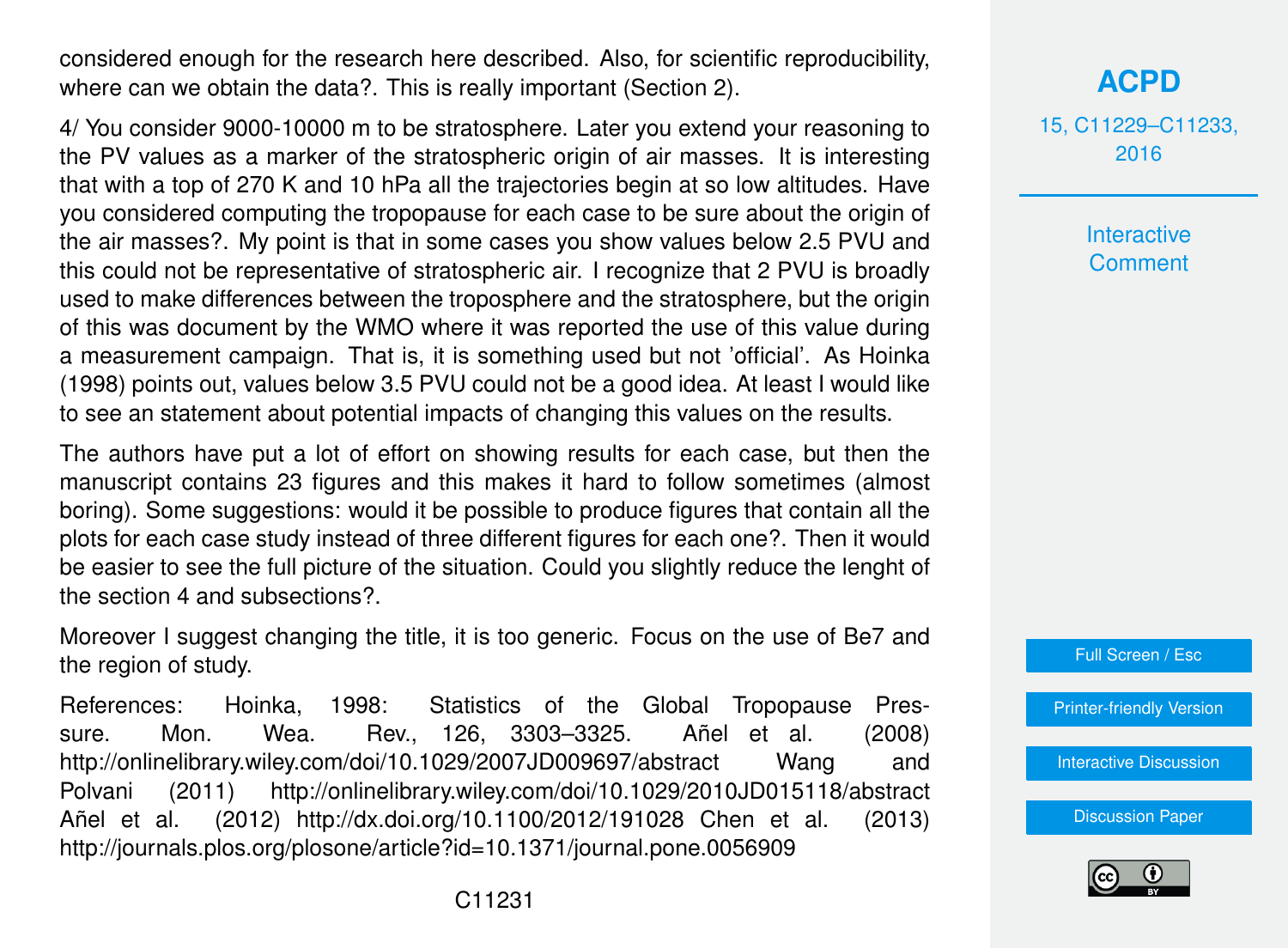Minor issues:

- all the manuscript: the degree symbol for cardinal points is not separated, therefore the numeral and the cardinal direction and degree symbol must appear without spaces. - page 34442, line 24: please, make clear here what you mean by 'rapidly'. Maybe moving the explanation in lines 25-26 in page 3447 here would work - page 34445, line 20: explain the meaning of JST - page 34446, line 3: 10 t? What force unit is this one? Please, use international system units - page 34450, lines 4-25: the explanation reads too complex. Maybe an idea would be to use a figure with a flux diagram to explain better how the process is done. Please, try it. - page 34451, lines20-21: could you explain better the meaning of 'If trajectories...not valid'? - Maybe Fig. 11 could be removed, I do not find it so useful - page 34458, lines 22-23: can you explain better what you want to say by 'transformation of the polar vortex'? Do you mean splits, displacements, associated phenomena? - page 34459, line 17: I do not think that 'necessity' is the right word here. Please, try something different. - page 34460, line 21: instead of 'parcels must descend' I would say 'a potential path for parcel descend is' - page 34461, lines 15-16: what does it mean 'qualitative similar'? How does it change? This is very important, as your definition as you state is pretty 'basic' and the studied area is large - Acknowledgements: I would include the software used in the methods, with references if possible. Also it is good that you have used 'free software' as it helps to assure the reproducibility of your work. This should be highlighted. - References: Dutkiewicz and Hussain is not cited in the text but it appears in the list of references. Langford et al. was published in 2015, not 2014. Sprenger et al. 2003 is not cited in the text. - table 2: the acronyms used here (za, z1) have not been explained the first time that the table is cited in the text. Please, solve it. - table 5: 'h' is not an international unit, so please, write 'hours' - figure 2: in the horizontal plane, please, include monthly marks. Right now it seems as 2014 was complete. - figure 4 and others: please, explain or make explicit that units for the isentropic fields are K. - figure 10: please, remove from the figure unnecessary or not explained information, for example the weird numbers at the top of the figure. Also, for figure 10 you should **[ACPD](http://www.atmos-chem-phys-discuss.net)**

15, C11229–C11233, 2016

> **Interactive Comment**

Full Screen / Esc

[Printer-friendly Version](http://www.atmos-chem-phys-discuss.net/15/C11229/2016/acpd-15-C11229-2016-print.pdf)

[Interactive Discussion](http://www.atmos-chem-phys-discuss.net/15/34439/2015/acpd-15-34439-2015-discussion.html)